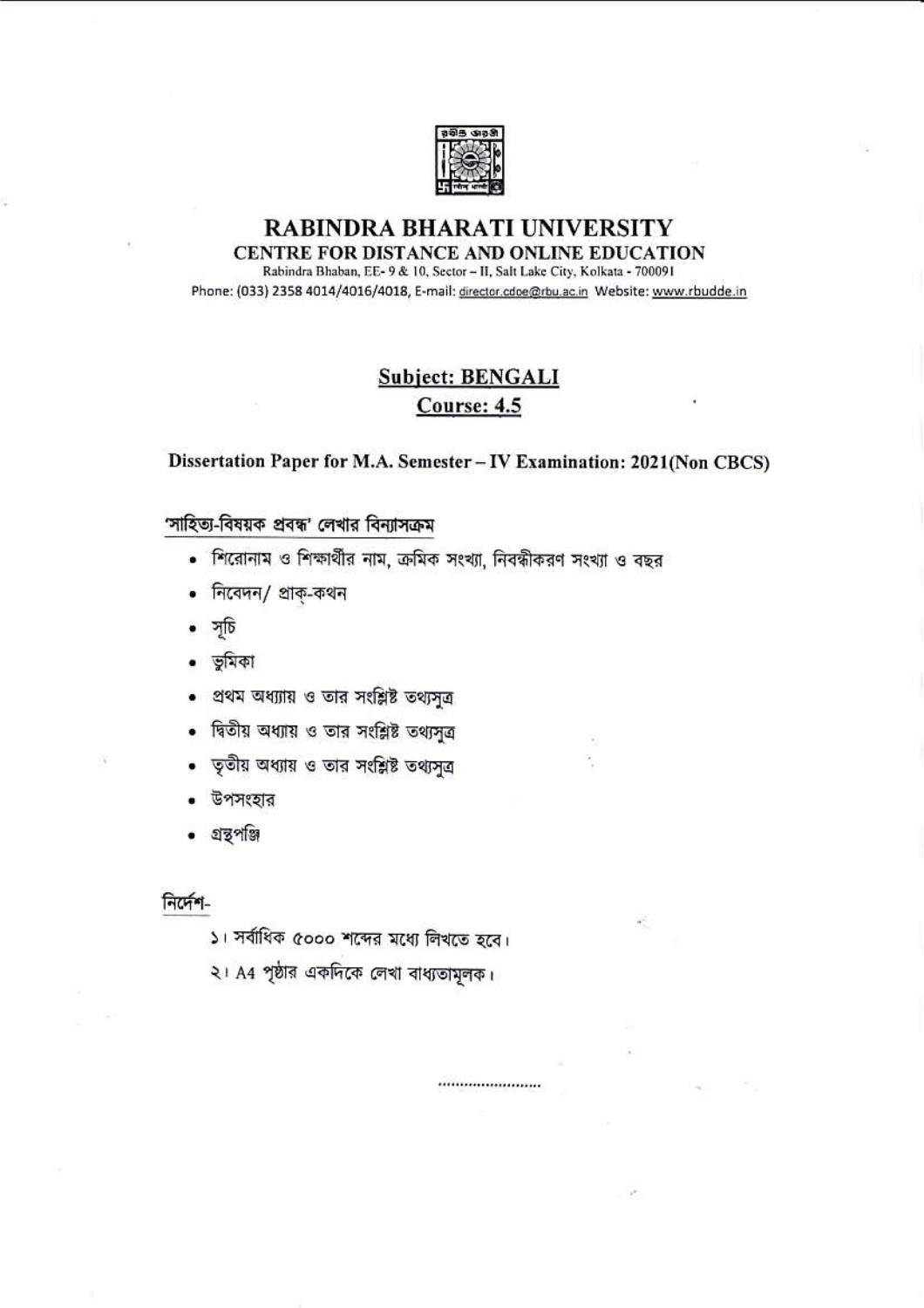

# RABINDRA BHARATI UNIVERSITY CENTRE FOR DISTANCE AND ONLINE EDUCATION

Rabindra Bhavan, EE - 9 & 10, Sector - II, Salt Lake City, Kolkata - 700091 Phone: (033) 2358 4014/ 4016/ 4018, E-Mail: dy.registrar.dde@rbu.ac.in, Website: www.rbudde.in

# **M.A. IN BENGALI**

# **SEMESTER-IV, EXAMINATION' 2021 (NON CBCS)**

### COURSE - (4.5) (DISSERTATION)

১. রবীন্দ্র ছোটগল্পে প্রতিবাদী নারী।

২. রবীন্দ্রনাথের গদ্য কবিতা।

৩. রবীন্দ্রনাথের শেষপর্বের কবিতা।

8. রবীন্দ্র উপান্যাসে দাম্পত্য সম্পর্ক।

৫. রবীন্দ্র ছোটগল্পে প্রকৃতি।

৬. বিসর্জন থেকে রক্তকরবী রবীন্দ্র নাটকে রাজা সময়তে

৭. রবীন্দ্র প্রবন্ধে সংস্কৃত সাহিত্য সমালোচনা।

৮. রবীন্দ্র উপান্যাসে রাজনৈতিক ভাবনা।

৯, রবীন্দ্র কবিতায় শিশুচরিত্র।

১০, রবীন্দ্রনাথের গানে ও কবিতায় জাতীয়তাবোধ।